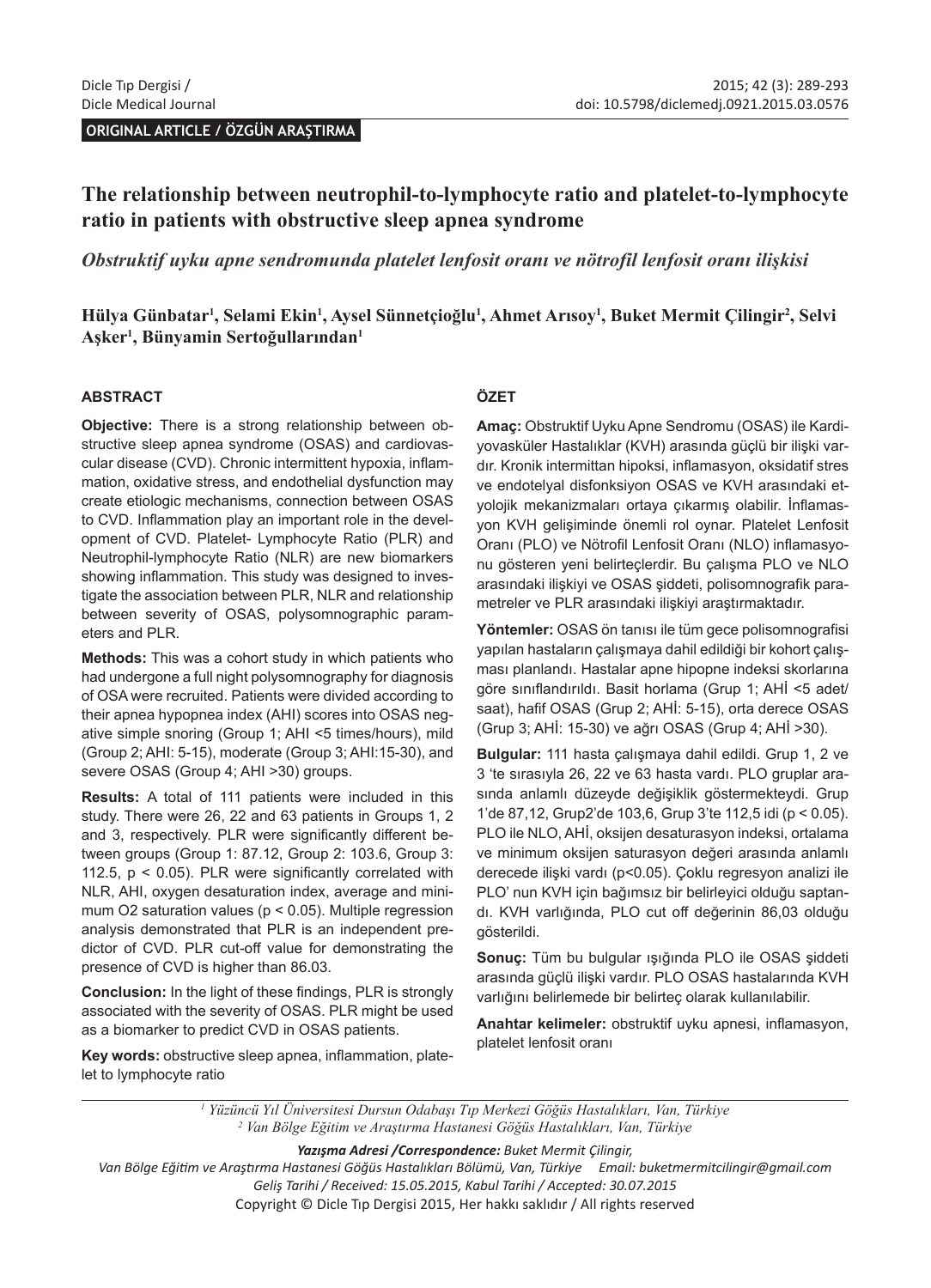## **INTRODUCTION**

Obstructive sleep apnea syndrome (OSAS) is characterized by collapse of the upper airway during sleep, recurring apnea, intermittent hypoxemia, and daytime sleepiness, associated with a decreased daytime performance and impaired quality of life [1]. It is a common disorder of middle-aged adults, affecting 4% of men and 2% of women [2].

Recent studies have indicated that OSAS is associated with multiple causal factors of endothelial damage and atherosclerosis due to oxidative stress, systemic inflammation and increased levels of soluble adhesion molecules and coagulation factors [3,4]. One routinely available marker of the systemic inflammatory response is the neutrophillymphocyte ratio (NLR). The leukocyte count and its subtypes are well-known inflammatory markers [5,6]. Since the response to physiological stress of leukocytes in circulation leads to an increase in the number of neutrophils and a decrease in the number of lymphocytes, the ratio of these subgroups to each other is used as a marker of inflammation. During the inflammatory response, changes occur in the ratios of leukocyte subgroups in the circulation. Neutrophilia is accompanied by relative lymphopenia [7]. In recent years, neutrophilia and relative lymphocytopenia were shown to be an independent predictor of mortality in patients with acute heart failure [4,8]. As NLR, platelet-to-lymphocyte ratio (PLR) was found to associated with all cause mortality in patients with acute myocardial infarction. Thrombocytosis is caused by the stimulation of megakaryocytes by proinflammatory cytokines [9], and its association with prognosis shown in other related studies may be explained based on an elevated platelet count being an indicator of the severity of inflammation. However, to date, the data about PLR and its association with inflammation are lacking in OSAS patients. Therefore, we aimed to determine the relationship between PLR, NLR, and inflammation in OSAS patients.

## **METHODS**

One hundred eleven patients between ages 27 and 69 who had undergone polysomnography examination at the sleep laboratory of the pulmonology department at the Faculty of Medicine at Yüzüncü

Yıl University Hospital between February 2014 and January 2014 were retrospectively evaluated. Polysomnography examinations at the sleep laboratory were conducted prior to inclusion in this study. Patients were excluded from the study if they had acute inflammation, infection, diabetes mellitus, systemic hypertension, hyperlipidemia, congestive heart failure, chronic renal failure, chronic liver disease, chronic obstructive pulmonary disease, connective tissue disease, or inflammatory bowel disease. According to the apnea hypopnea index (AHI), subjects were divided into three groups. Group 1 contained the control subjects without OSA ( $AHI < 5$ ) times/hours,  $n = 26$ ) Group 2 contained the patients with moderate OSA ( $AHI = 15-30$  times/hours,  $n =$ 22), and Group 3 contained the patients with severe OSA (AHI  $>$  30 times/hours, n = 63).

## **Polysomnography**

Overnight polysomnography was performed with 16 channel Embla (Medcare Inc, Iceland) continuous sleep technician monitoring. The system consists of 4 channels of electroencephalogram (EEG) (with electrode placements at C4-A1, C3-A2, O2- A1, and O1-A2), 2 channels of electrooculography (EOG), submental electromyography(EMG), oronasal air flow, thoracic and abdominal movements, pulse oximeter oxygen saturation, tibial EMG, body position detector, electrocardiogram and tracheal sound. Apnea was defined as the complete cessation of airflow lasting more than 10 seconds. Hypopnea was defined as a reduction >30% in airflow lasting more than 10 seconds accompanied by >4% desaturation and/or arousal. The average number of episodes of apnea and hypopnea per hour of sleep were measured as AHI. The OSAS diagnosis was made on the basis of an apnea/ hypopnea index (AHI) > 5 times/hours. Sleep stages were scored following standard criteria with 30-second epochs and were reviewed and verified by a certified sleep physician.

#### **Biochemical measurement**

Complete blood counts with automated differential counts, including leukocyte, neutrophil, and lymphocyte levels, were obtained the morning after the polysomnography. NLR was calculated by dividing the absolute neutrophil count by the absolute lymphocyte count. The hematological analysis was per-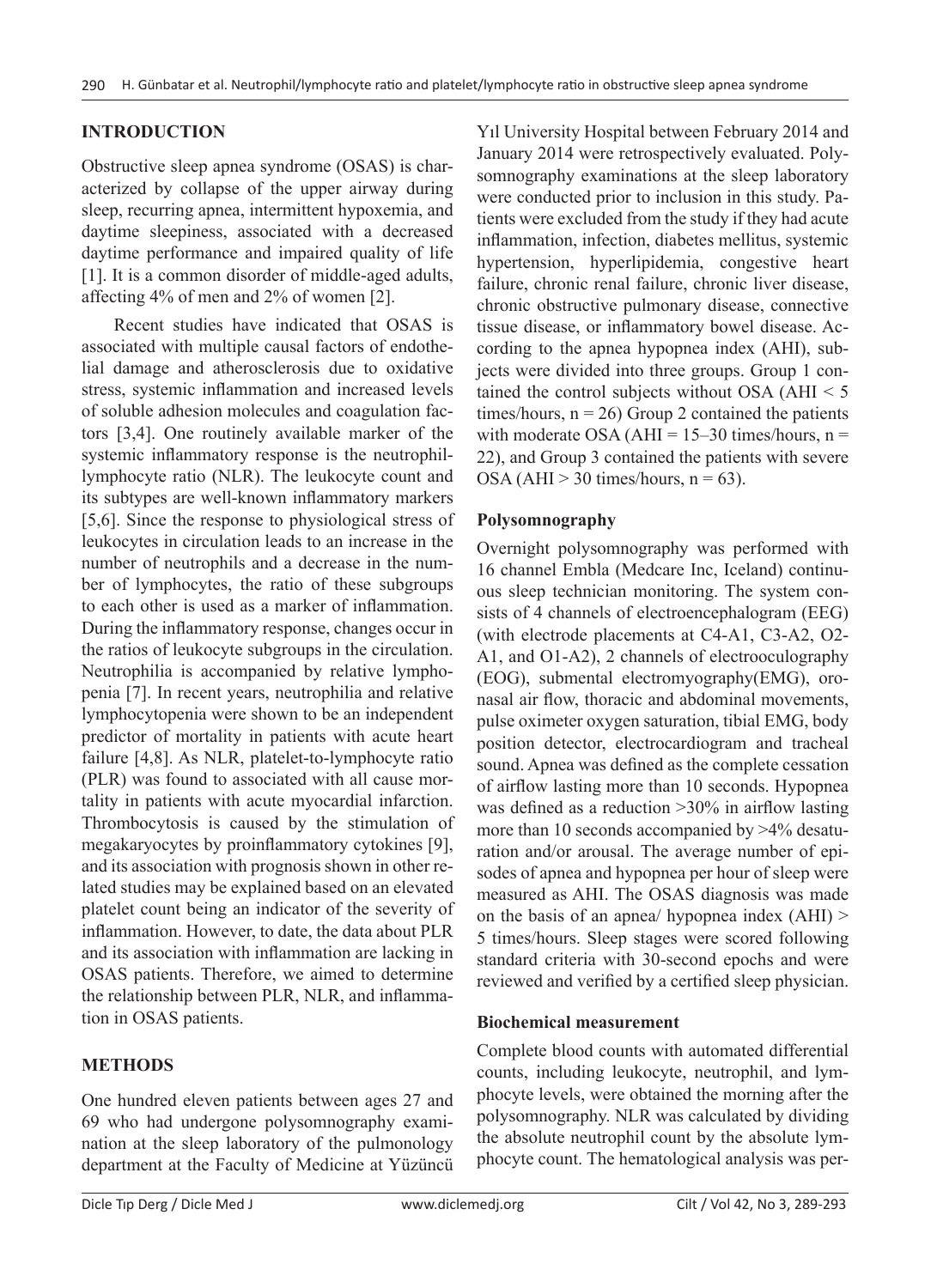formed with a Coulter LH 750 hemogram device (Beckman Coulter, Fullerton, California).

### **Statistical Analysis**

The results were explained as the mean  $\pm$  standard deviation. The parametric variables were compared using Student's t-test. The non-parametric continuous variables were compared with the Mann-Whitney U-test. Pairwise Pearson correlation was executed to estimate linear relationships between characteristics. All statistical calculations were performed using SAS version 9.3 (SAS, 2014). The results were considered statistically significant when the p value was  $\leq 0.05$ .

## **RESULTS**

A total of 111 patients examined by polysomnography were included in the analysis. The patients with OSA included 66 men (78.4%) and 19 women (21.6%). The OSA and control groups were similar in terms of sex and age  $(p>0.05)$ . Clinical characteristics of the patients and controls are shown in Table 1. There was no statistically significant difference between the two groups regarding the age, BMI, Epworth sleep score, there was no statistically significant difference on the gender distribution.

The mean AHI was  $20.7 \pm 5.7$  in the moderate OSA group and  $56.9 \pm 26.8$  in the severe OSA group. The difference in AHI and minimum oxygen desaturation between groups was statistically significant (Table 1). There was no significant statistical difference between NLR in the controls and patients with moderate and severe OSA but the NLR values were higher in patients with severe and moderate OSA than in the control group (respectively,  $2.29 \pm 1.43$ ) and  $1.95 \pm 0.93$ ,  $1.73 \pm 0.68$ , p $> 0.05$ ). The PLR values were statistically significant higher in patients with severe and moderate OSA than in the control group (respectively,  $112.5 \pm 36.7$  and  $103.69 \pm 39.1$ ,  $87.1 \pm 21.3$  p=0.039). Additionally, correlation of NLR and PLR with parameters of sleep was noted. NLR and PLR were positively correlated with BMI (NLR; r=0.540, p<0.01; PLR; r=0.514, p<0.05) and negatively correlated with oxygen desaturation time under 90 % (NLR:  $r=0.602$ ,  $p<0.01$ ; PLR:  $r=0.680$ p<0.01). PLR cut-off value for demonstrating the severity of OSAS is higher than 86.03. (sensitivity, 67.1% and specifity, 61.5%) (Figure 1).



**Figure 1.** Roc curve for Platelet-to-Lymphocyte Ratio

| <b>Variables</b>         | <b>Controls</b> | <b>OSA</b><br>(Moderate) | <b>OSA</b><br>(Severe) | р     |
|--------------------------|-----------------|--------------------------|------------------------|-------|
| Age(years)               | 44,7±10,4       | $49,3 \pm 10,6$          | $51,02\pm 11,1$        | 0,050 |
| Gender(Male/female)      | 21/5            | 16/6                     | 50/13                  | 0,764 |
| BMl(kg/m <sup>2</sup> )  | $27.15 \pm 5.0$ | $32,4+4,8$               | $33.5 \pm 5.9$         | 0,001 |
| AHI                      | $2,6 \pm 1,3$   | $20.7 \pm 5.7$           | $56.9 \pm 26.8$        | 0,001 |
| <b>Lowest Saturation</b> | 87±3.2          | 73,7±12                  | 71,4±107               | 0,001 |
| Desaturation time        | $4,74\pm4,3$    | 62,8±43,7                | 88,5±67                | 0,001 |
| <b>NLR</b>               | $1,73\pm0.68$   | $1,95 \pm 0.9$           | $2,29\pm1,4$           | 0.164 |
| <b>PLR</b>               | $87.1 \pm 21.3$ | 103,69±39,1              | 112,5±36,7             | 0.039 |

BMI: Body mass index, AHI: Apnea-hypopnea index, NLR: Neutrophil-lymphocyte ratio, PLR: Platelet-to-lymphocyte ratio

**Table 1.** Anthropometric and polysomnographic features of obstructive sleep apnea patients and control group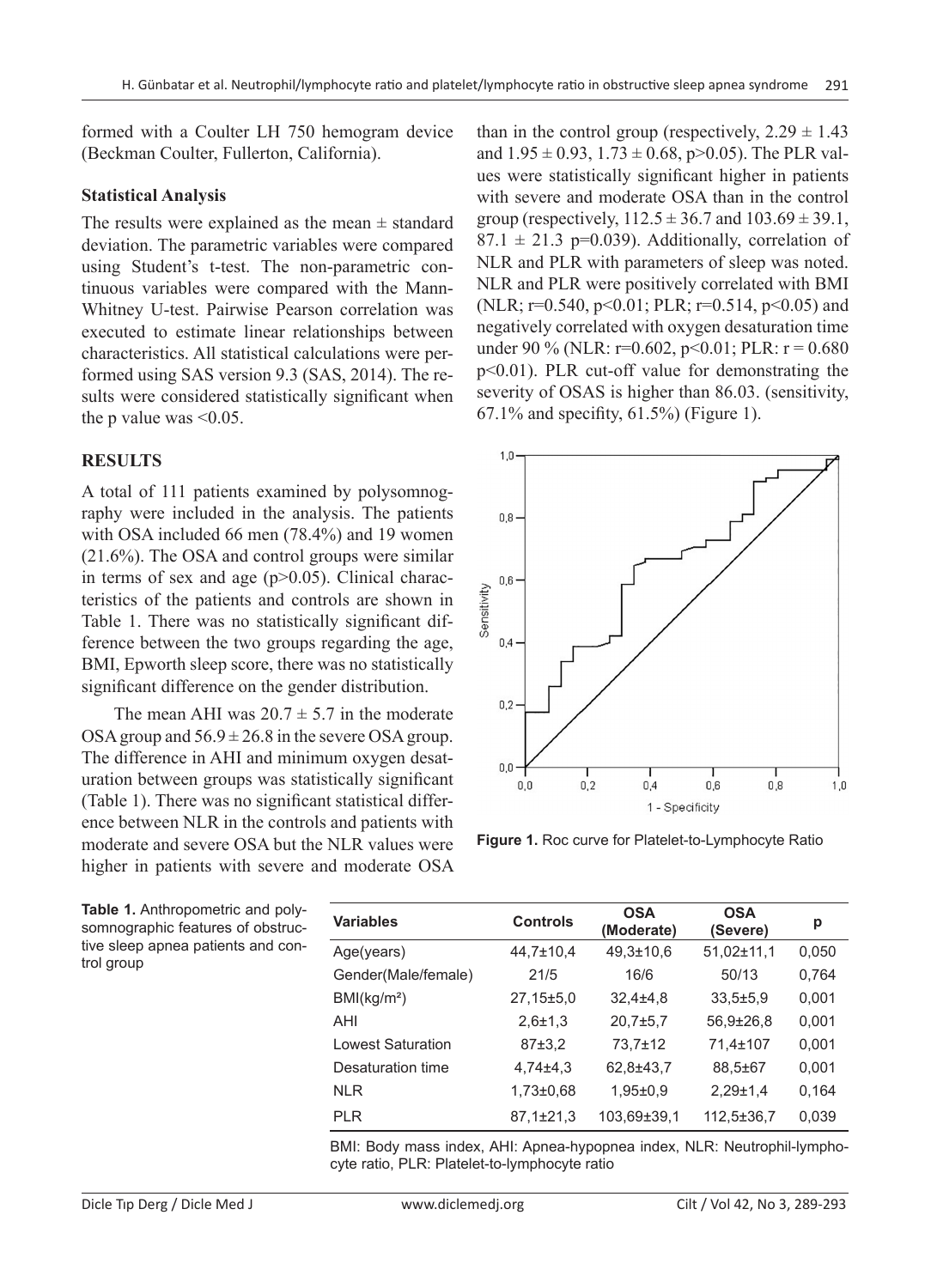### **DISCUSSION**

There were two main findings of the present study. First, inflammation markers including PLR, NLR, were increased in OSA patients when compared with simple snoring patients. Second, PLR was positively correlated with NLR, and PLR were significantly correlated with AHI, oxygen desaturation index, average and minimum  $O_2$  saturation values  $(p < 0.05)$ .

The NLR was introduced as a cost-effective potential inflammatory marker with prognostic and predictive values in systemic inflammatory diseases such as cardiovascular disease, kidney disease, inflammatory bowel disease, and familial Mediterranean fever [10-14]. In many studies, white blood cell counts and their subtypes have been found to be classic inflammatory markers, especially in cardiovascular disease [15,16]. OSA is not a simple respiratory abnormality that occurs during sleep; the systemic inflammatory response generated by OSA can be associated with cardiovascular disease and considered a new, independent cardiovascular risk factor [17,18]. Various studies have demonstrated elevated inflammatory marker levels in OSA patients compared with matched controls, with a significant fall after effective treatment with continuous positive airway pressure [19]. Intermittent hypoxia and sleep deprivation may explain the relationship between inflammatory markers and AHI in OSA and is a trigger for the cardiovascular and metabolic alterations. Many studies have reported that patients with OSA develop systemic inflammation, with increased levels of mediators of the systemic inflammatory response, including intercellular adhesion molecules (ICAM), coagulation factors (Factor VIII, tissue factor), and C-reactive protein (CRP) [20-22]. In this study, increased NLR could be a new inflammatory marker for inflammation in OSA patients. Furthermore, NLR might also be influenced by many different factors, including atherosclerosis, hypertension, and diabetes, and can even be affected by atherosclerotic risk factors [23]. In this study, our patient population was free of conditions that increase NLR, such as cardiovascular disease, hypertension, hypercholesterolemia, and diabetes mellitus.

As new inflammation markers, PLR and NLR were introduced in cardiac and noncardiac disorders [24]. Recent studies demonstrated that activated platelets could be an important part of increased atherogenesis especially in the period of inflammation [25,26]. Platelets can interact with a kind of different cell types including endothelial cells, dendritic cells, T-lymphocytes, neutrophils, and mono-nuclear phagocytes, the relationship of platelets with these cells mentioned above might initiate and exacerbate the inflammation in the arterial wall. There has been an increasing evidence demonstrated that activated platelets could incite leukocyte recruitment to the vessel wall and initiate the inflammation that can mainly seen in the pathogenesis of atherosclerosis [27].

This study demonstrates a relationship between the severity of OSA and PLR that is dependent on inflammation and intermittent hypoxia. PLR was significantly increased in patients with moderate to severe OSA compared to patients with no OSA. Only one study have suggested the optimal cut-off value for PLR at >108.6 in OSAS patients for cardiovascular risk factors (28). Multiple regression analysis demonstrated that PLR is an independent predictor of CVD. In this study PLR cut-off value for demonstrating the presence of CVD is higher than 86.03. PLR could be considered a new inflammatory marker for inflammation in OSA patients.

This study also found a positive association between NLR, PLR and the lowest oxygen desaturation time and desaturation time under 90% in OSA, which could be explained by the effect of hypoxia on NLR and PLR.

Calculation of PLR and NLR are quite simple and inexpensive methods when compared other inflammatory cytokines including IL-6, IL-1b, and TNF-a. Our results confirm that PLR and NLR can predict inflammation in OSAS patients. Therefore, these simple, relatively cheap and universally available methods can be used by clinicians for the first assessment of inflammation in OSAS patients before applying other expensive and invasive procedures.

This study had some limitations. First, the study population was relatively small. Second, inflamma